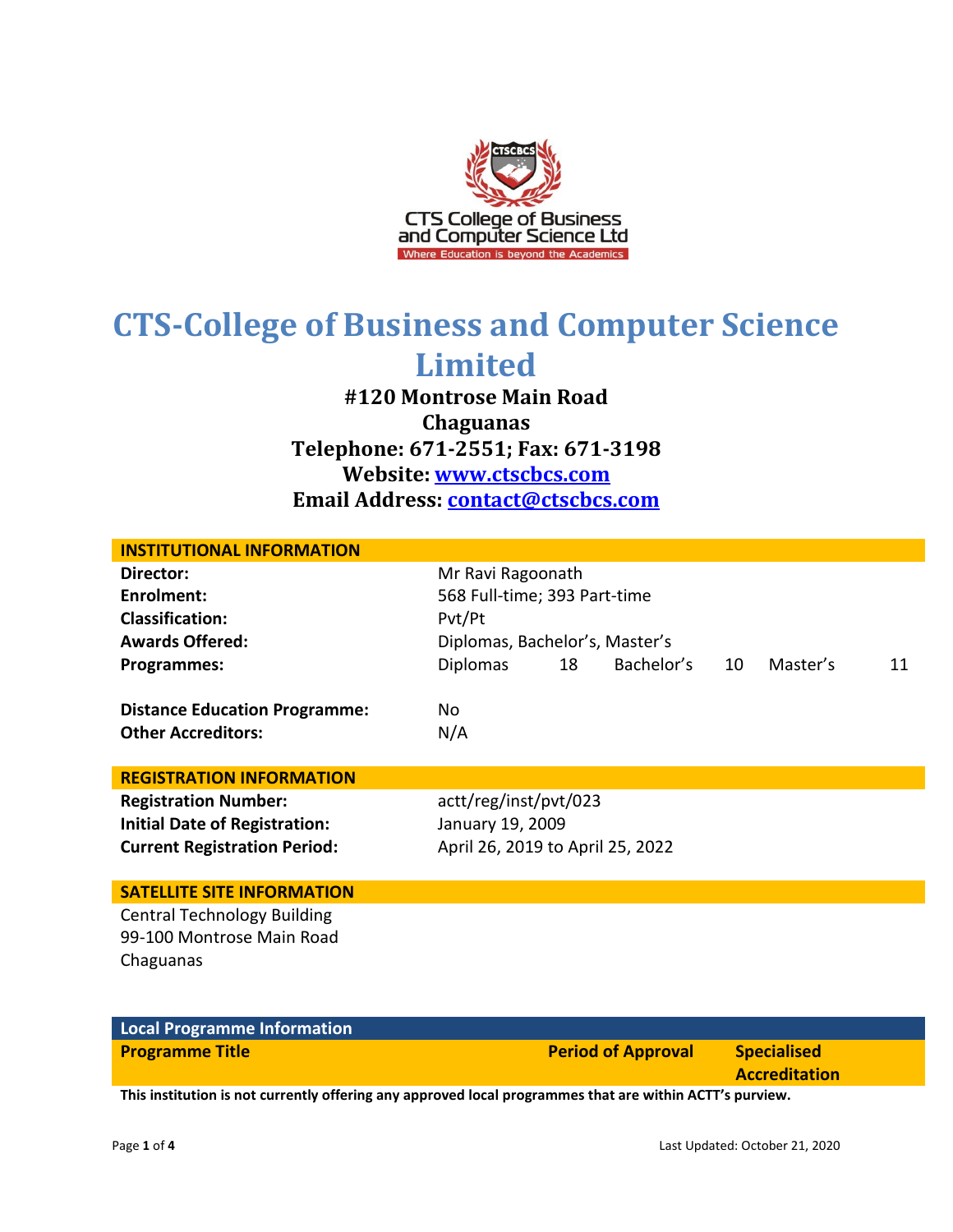**RecognisedTransnational Programmes Association of Business Executives (ABE) –**

| Quality Assured by the Office of Qualifications and Examinations Regulation (Ofqual), UK |                                  |                      |  |
|------------------------------------------------------------------------------------------|----------------------------------|----------------------|--|
| <b>Programme Title</b>                                                                   | <b>Period of Recognition</b>     | <b>Specialised</b>   |  |
|                                                                                          |                                  | <b>Accreditation</b> |  |
|                                                                                          |                                  |                      |  |
| Level 4 Diploma in Business Management                                                   | April 2016-                      |                      |  |
|                                                                                          | April 2021                       |                      |  |
| Level 4 Diploma in Business Management and Human Resource                                | April 2016-                      |                      |  |
| Management                                                                               | April 2021                       |                      |  |
|                                                                                          |                                  |                      |  |
| Level 4 Diploma in Business Management and Marketing                                     | April 2016-                      |                      |  |
|                                                                                          | April 2021                       |                      |  |
|                                                                                          | April 2016-                      |                      |  |
| Level 5 Diploma in Business Management                                                   | April 2021                       |                      |  |
|                                                                                          |                                  |                      |  |
| Level 5 Diploma in Business Management and Human Resource                                | April 2016-                      |                      |  |
| Management                                                                               | April 2021                       |                      |  |
|                                                                                          |                                  |                      |  |
| Level 5 Diploma in Business Management and Marketing                                     | April 2016-<br><b>April 2021</b> |                      |  |
|                                                                                          |                                  |                      |  |
| Level 6 Diploma in Business Management                                                   | April 2016-                      |                      |  |
|                                                                                          | April 2021                       |                      |  |
|                                                                                          |                                  |                      |  |
| Level 6 Diploma in Business Management and Human Resource<br>Management                  | April 2016-<br><b>April 2021</b> |                      |  |
|                                                                                          |                                  |                      |  |
| Level 6 Diploma in Business Management and Marketing                                     | April 2016-                      |                      |  |
|                                                                                          | April 2021                       |                      |  |

#### **Australian Institute of Business (AIB) –**

*Accredited by the Tertiary Education Quality and Standards Agency (TEQSA), Australia*

| <b>Period of Recognition</b> | <b>Specialised</b><br><b>Accreditation</b> |  |
|------------------------------|--------------------------------------------|--|
|                              |                                            |  |
|                              |                                            |  |
| <b>March 2022</b>            |                                            |  |
|                              |                                            |  |
|                              |                                            |  |
|                              |                                            |  |
|                              |                                            |  |
|                              |                                            |  |
|                              |                                            |  |
|                              | March $2017 -$                             |  |

- Entrepreneurial Management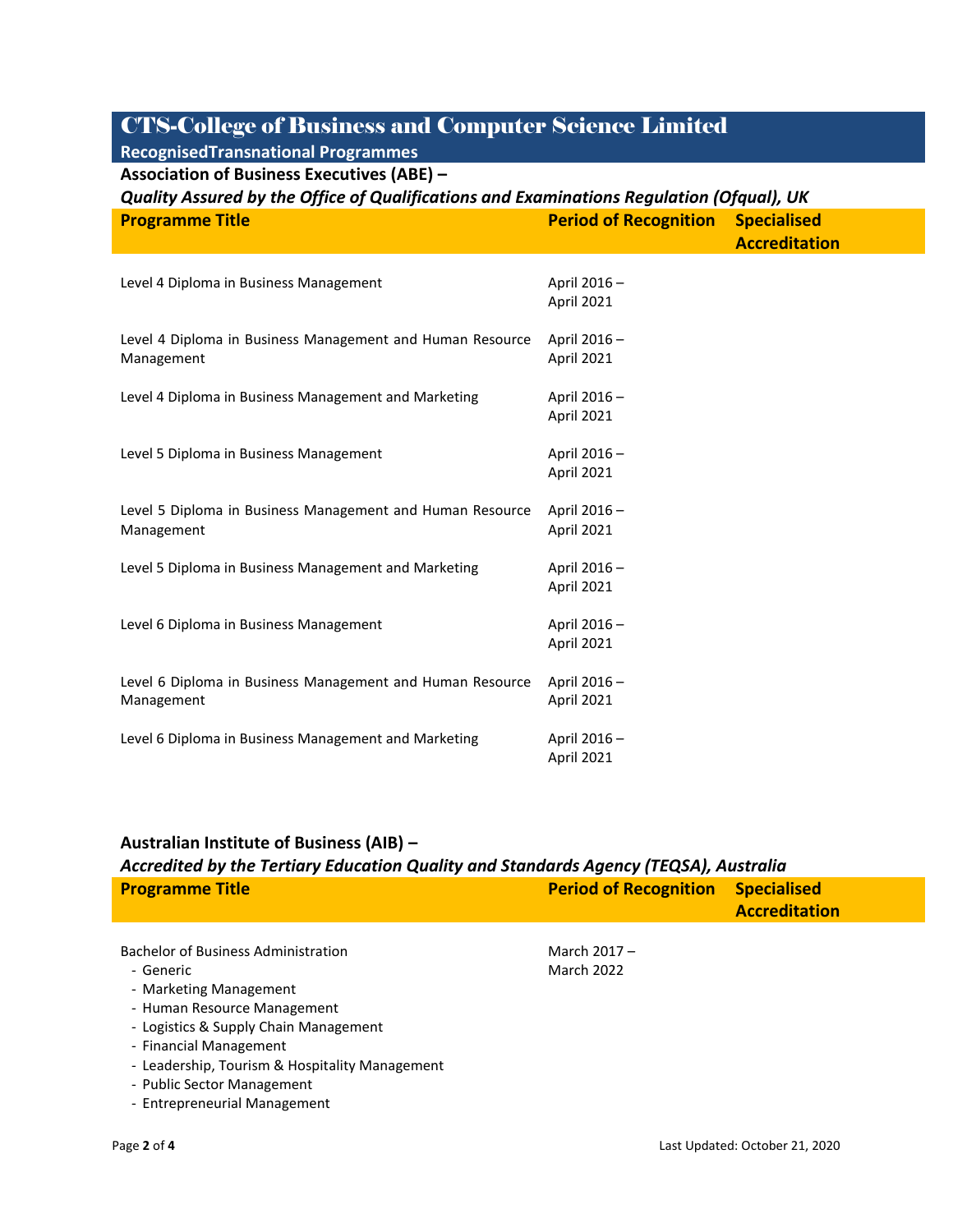#### **Transnational Programme Information Australian Institute of Business (AIB) –**

#### *Accredited by the Tertiary Education Quality and Standards Agency (TEQSA), Australia*

| <b>Programme Title</b> | <b>Period of Recognition Specialised</b> |                      |
|------------------------|------------------------------------------|----------------------|
|                        |                                          | <b>Accreditation</b> |

March 2017 – March 2022

- Generic
- Marketing Management
- Human Resource Management
- Financial Management
- Logistics & Supply Chain Management
- Leadership, Tourism & Hospitality Management
- Wealth Management
- Entrepreneurial Management
- Change Management

#### **Chartered Institute of Procurement and Supply (CIPS) –**

#### *Quality Assured by the Office of Qualifications and Examinations Regulation (Ofqual), UK*

| <b>Programme Title</b>                                  | <b>Period of Recognition</b> | <b>Specialised</b><br><b>Accreditation</b> |
|---------------------------------------------------------|------------------------------|--------------------------------------------|
| Level 3 Award in Digital Marketing Essentials for Small | January 2019 -               |                                            |
| <b>Businesses</b>                                       | January 2021                 |                                            |
| Level 3 Advanced Certificate in Procurement and Supply  | January 2019 -               |                                            |
| Operations                                              | January 2021                 |                                            |
| Level 4 Diploma in Procurement and Supply               | January 2019 -               |                                            |
|                                                         | January 2021                 |                                            |
| Level 5 Advanced Diploma in Procurement and Supply      | January 2019 -               |                                            |
|                                                         | January 2021                 |                                            |
| Level 6 Professional Diploma in Procurement and Supply  | January 2019 -               |                                            |
|                                                         | January 2021                 |                                            |

| University of Bedfordshire -                                                   |                              |                                            |
|--------------------------------------------------------------------------------|------------------------------|--------------------------------------------|
| Quality Assured by the Quality Assurance Agency for Higher Education (QAA), UK |                              |                                            |
| <b>Programme Title</b>                                                         | <b>Period of Recognition</b> | <b>Specialised</b><br><b>Accreditation</b> |
|                                                                                |                              |                                            |

Bachelor of Science in Information Technology December 2019 -

September 2022